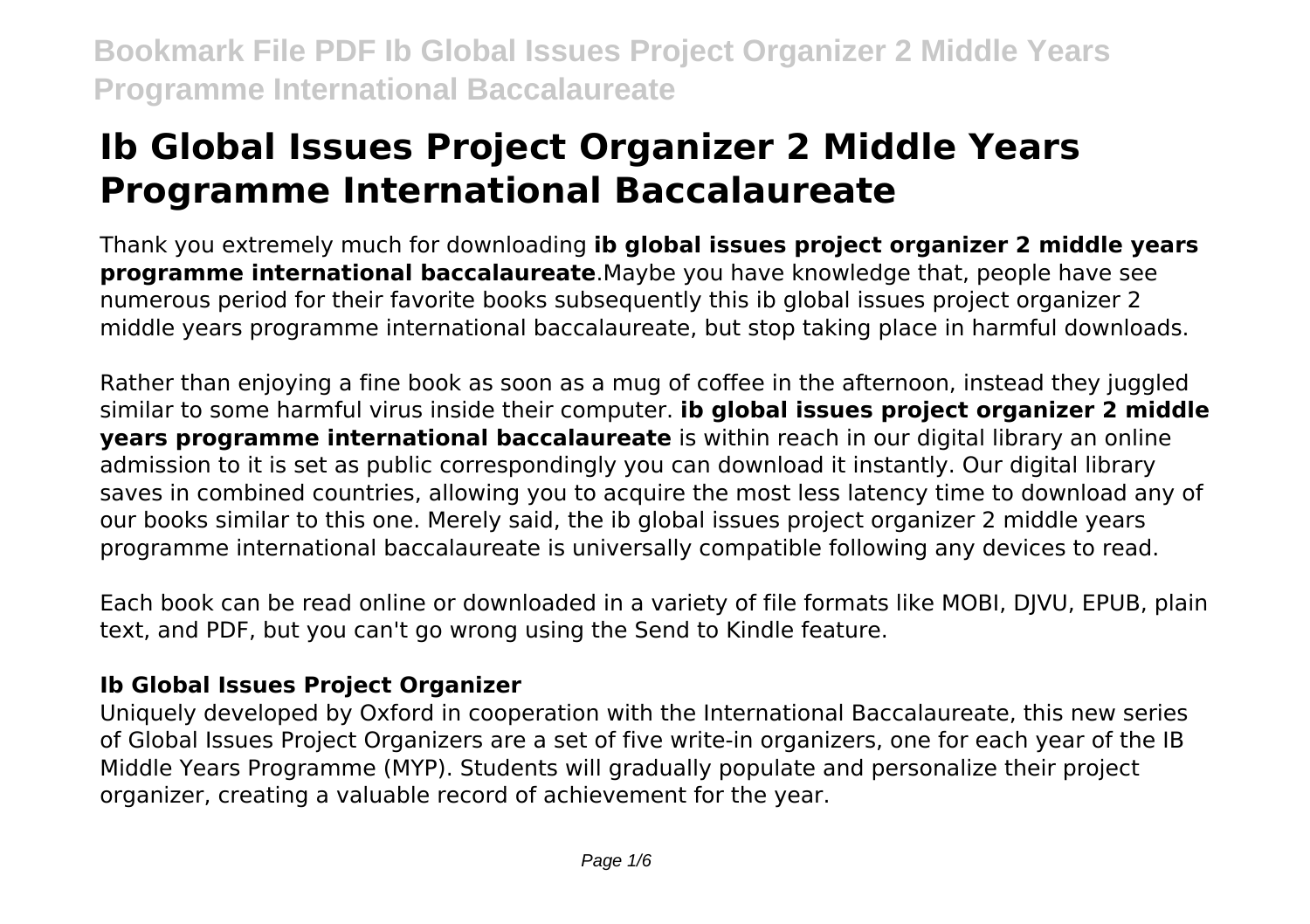### **IB Global Issues Project Organizer 1: Middle Years ...**

Uniquely developed by Oxford in cooperation with the International Baccalaureate, this new series of Global Issues Project Organizers are a set of five full color write-in organizers, one for each year of the IB Middle Years Programme (MYP). Students will gradually populate and personalize their project organizer, creating a valuable record of achievement for the year.

### **IB Global Issues Project Organizer 5: Middle Years ...**

Uniquely developed by Oxford in cooperation with the International Baccalaureate, this new series of Global Issues Project Organizers are a set of five full color write-in organizers, one for each year of the IB Middle Years Programme (MYP). Students will gradually populate and personalize their project organizer, creating a valuable record of achievement for the year.

## **Amazon.com: IB Global Issues Project Organizer 3: Middle ...**

IB Global Issues Project Organizer 1 - - Oxford University Press Uniquely developed by Oxford in cooperation with the International Baccalaureate, this new series of Global Issues Project Organizers are a set of five write-in organizers, one for each year of the IB Middle Years Programme (MYP).

## **IB Global Issues Project Organizer 1 - - Oxford University ...**

IB Global Issues Project Organizer 4: Middle Years Programme (International Baccalaureate) [Lelievre, Barclay, East, Michael, Knight, Anita, Kunkel, Talei] on Amazon.com. \*FREE\* shipping on qualifying offers. IB Global Issues Project Organizer 4: Middle Years Programme (International Baccalaureate)

## **IB Global Issues Project Organizer 4: Middle Years ...**

IB Global Issues Project Organizer 3. Middle Years Programme. Levlievre & East. IB MYP Series. Description. Uniquely developed by Oxford in cooperation with the International Baccalaureate, this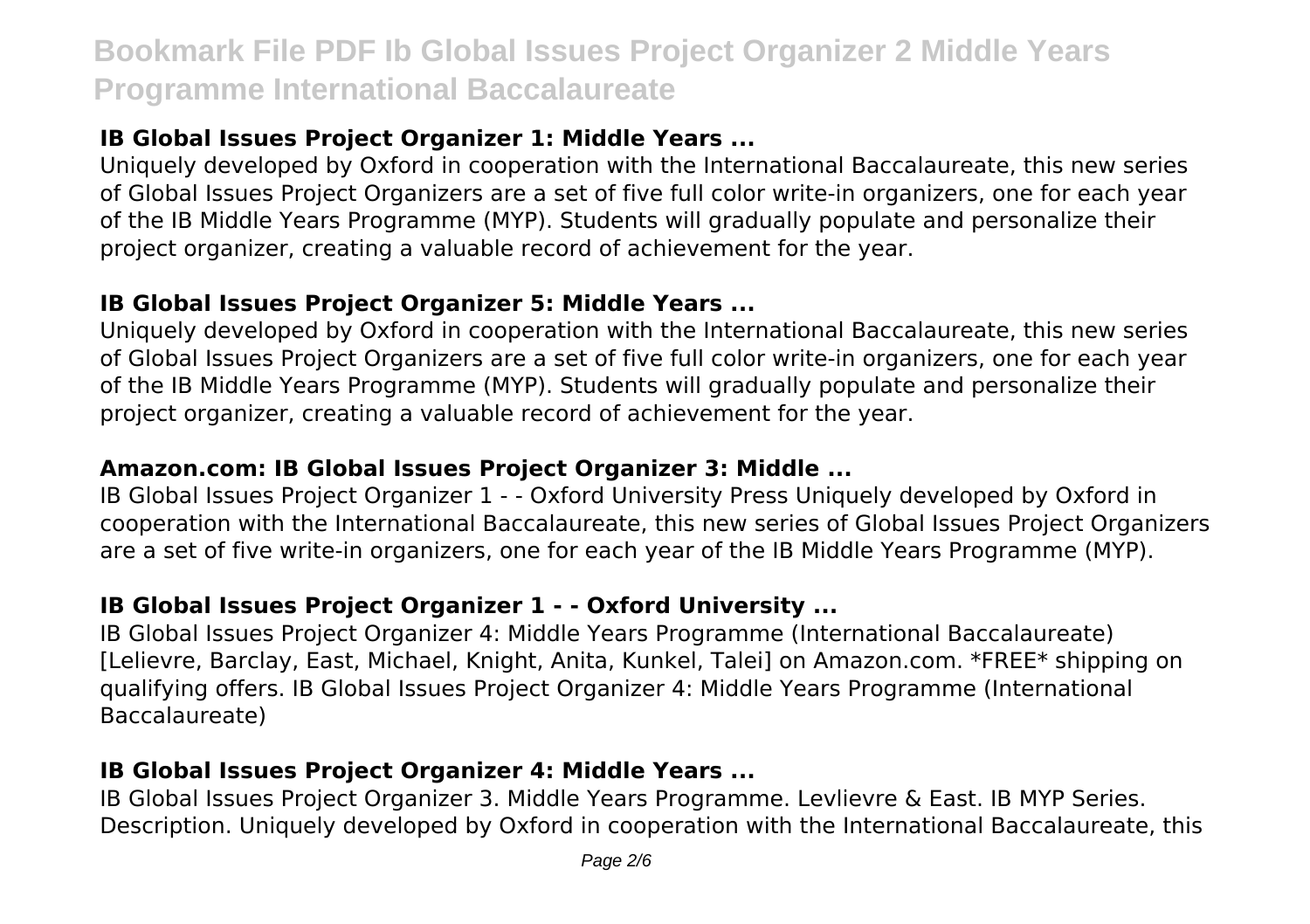new series of Global Issues Project Organizers are a set of five full color write-in organizers, one for each year of the IB Middle Years Programme (MYP). Students will gradually populate and personalize their project organizer, creating a valuable record of achievement for the year.

### **IB Global Issues Project Organizer 3 - Levlievre & East ...**

A set of five, write-in interdisciplinary Project Organizers - one for each year of the MYP. Features contains six units, each with a different theme drawn from the UN Millennium Development Goals and structured around a unit question

### **Global Issues: MYP Project Organizer 5: IB Middle Years ...**

Each Project Organizer contains six units with a different theme drawn from the UN Millenium Development Goals and structured around a unit question. Each unit brings together two or three different subjects.

### **Global Issues: MYP Project Organizer 3: IB Middle Years ...**

Show all resources in Global Issues MYP Project Organizers A set of five, write-in interdisciplinary Project Organizers - one for each year of the Middle Years Programme. Each Project Organizer contains six themed units drawn from the UN Millennium Development Goals and structured around unit questions

### **Global Issues MYP Project Organizers : Secondary: Oxford ...**

Each Project Organizer contains six units with a different theme drawn from the UN Millennium Development Goals and structured around a unit question. Each unit brings together two or three different subjects.

### **Global Issues: MYP Project Organizer 5: IB Middle Years ...**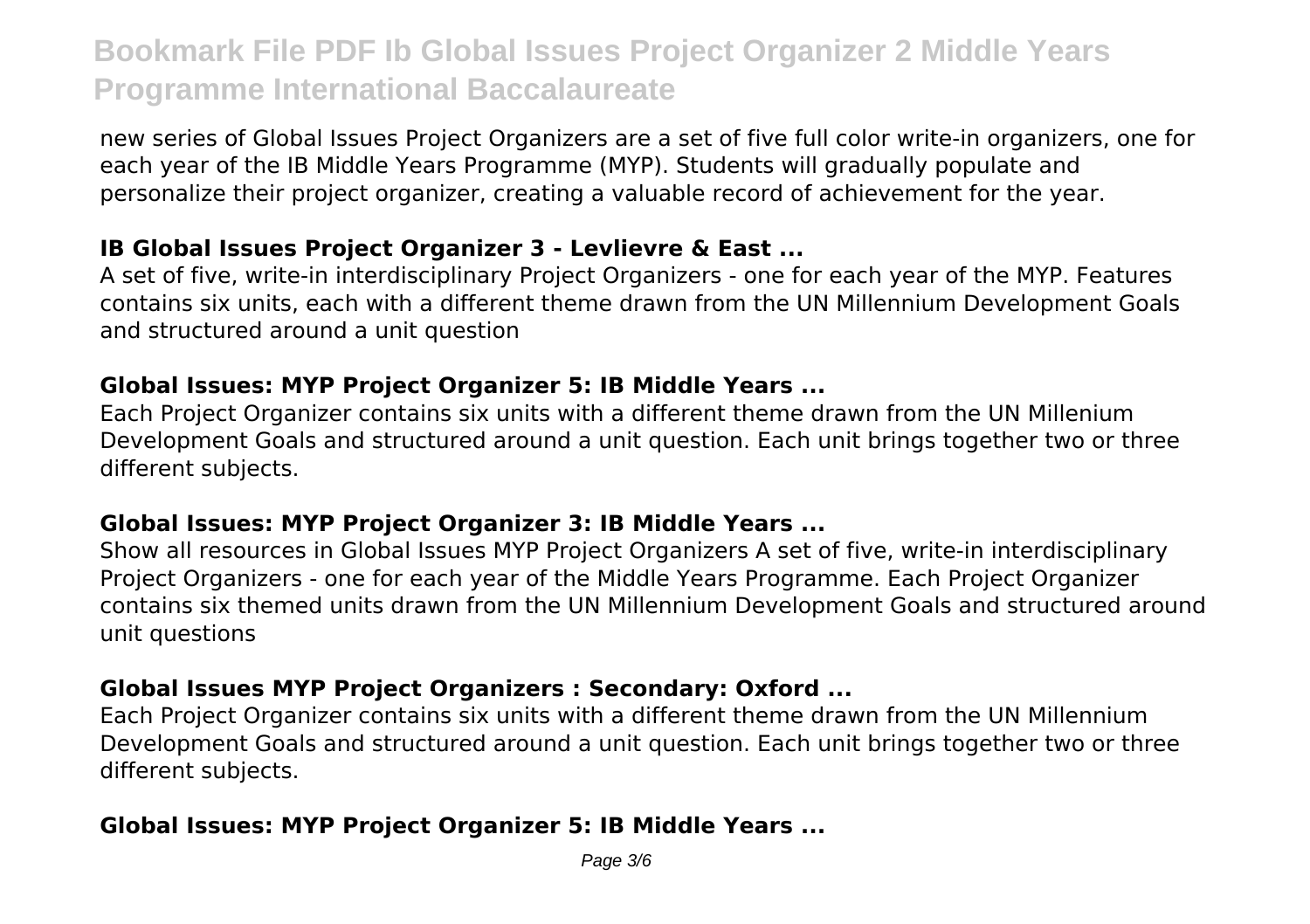Read IB Global Issues Project Organizer 4 Middle Years Programme International Baccalaureate Ebook Free. Attuf. 0:22 [PDF] IB Global Issues Project Organizer 5: Middle Years Programme (International Baccalaureate) Quintino. 0:23

#### **Download IB Global Issues Project Organizer 5: Middle ...**

Uniquely developed by Oxford in cooperation with the International Baccalaureate, this new series of Global Issues Project Organizers are a set of five write-in organizers, one for each year of the IB Middle Years Programme (MYP). Students will gradually populate and personalize their...

#### **IB Global Issues Project Organizer 4: Middle Years ...**

Global Issues: MYP Project Organizer 4: IB Middle Years Programme Uniquely developed by Oxford and the IB to support interdisciplinary learning. Barclay Lelievre , Mike East , Anita Knight , and Talei Kunkel

### **Global Issues MYP Project Organizers : Secondary: Oxford ...**

Find helpful customer reviews and review ratings for IB Global Issues Project Organizer 5: Middle Years Programme (International Baccalaureate) at Amazon.com. Read honest and unbiased product reviews from our users.

### **Amazon.com: Customer reviews: IB Global Issues Project ...**

Global Issues: Project Organizers for the Middle Years Programme Global Issues, our new series of Project Organizers for IB Middle Years Programme students, is being developed and the first titles, for MYP Years 1 and 2, will be available from May 2009, with those for MYP Years 3, 4 and 5 following in 2010.

### **IB: Global Issues Project Organizer 1, Book by Oxford ...**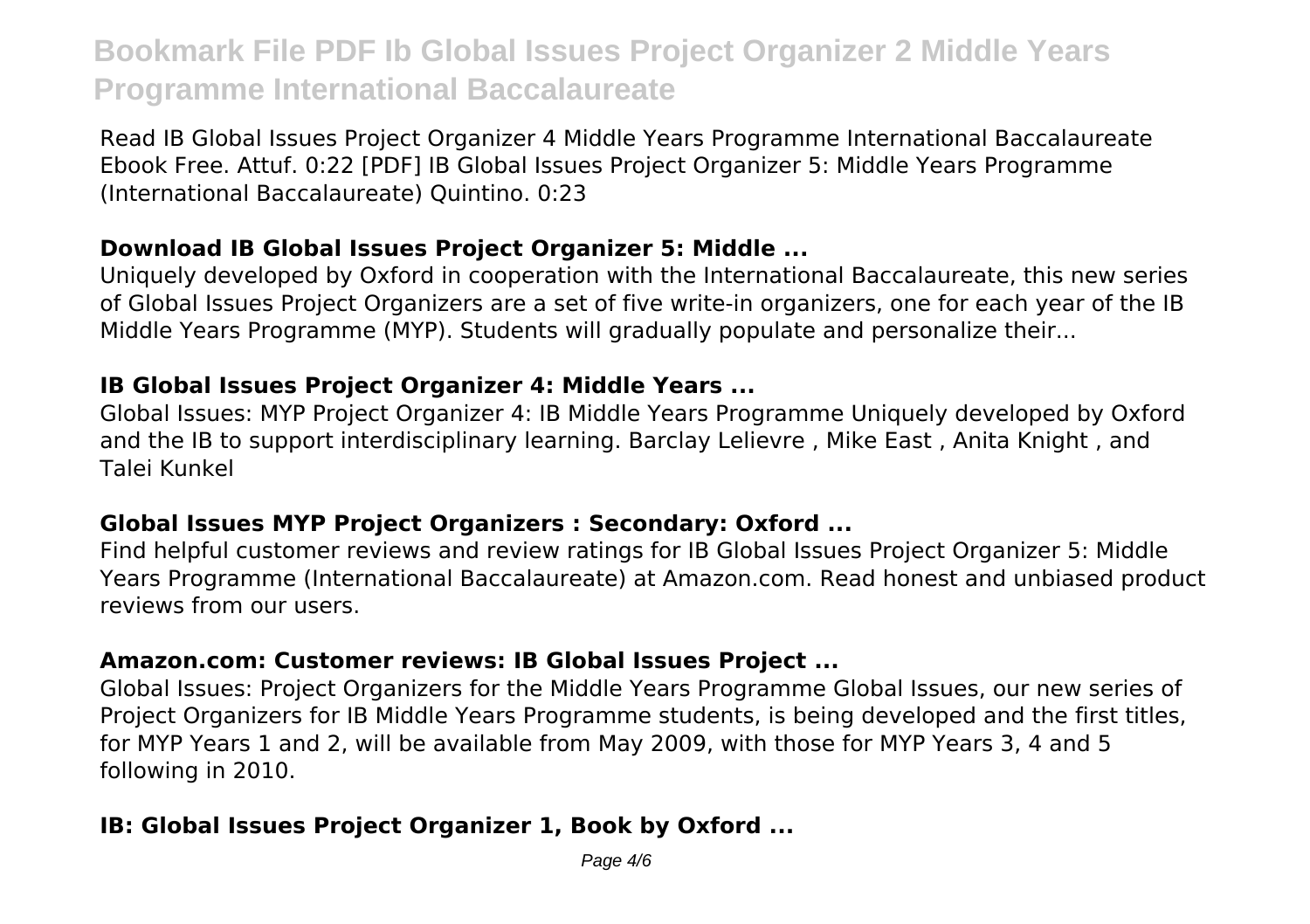Global Issues: MYP Project Organizer. A set of five, write-in interdisciplinary Project Organizers - one for each year of the Middle Years Programme.

### **Global Issues: MYP Project Organizer**

The aim is to prepare high quality supplementary resources for IB Middle Years Programme students and the wider international education market.Global Issues: Project Organizers for the Middle Years ProgrammeGlobal Issues, our new series of Project Organizers for IB Middle Years Programme students, is being developed and the first titles, for MYP Years 1 and 2, will be available from May 2009, with those for MYP Years 3, 4 and 5 following in 2010.These Project Organizers will support the IB ...

### **IB MYP Ser.: Global Issues Project Organizer (2009, Trade ...**

All students who complete the MYP in Year 5 complete the personal project. The community project provides an important opportunity for students ages 13-14 to collaborate and pursue service learning. Schools register all MYP Year 5 students for external moderation of the personal project, promoting a global standard of quality.

### **Project study in the MYP | International Baccalaureate ...**

Global Issues: MYP Project Organizer 2 . IB Middle Years Programme. Price: 770.00 INR. Buy from We sell our titles through other companies Amazon Go to Amazon website Flipkart Go to Flipkart website Disclaimer:You will be redirected to a third party website.The sole responsibility of supplies, condition of the product, availability of stock ...

## **Global Issues: MYP Project Organizer 2**

Global Issues: MYP Project Organizer 5 . IB Middle Years Programme. Price: 770.00 INR. Buy from We sell our titles through other companies Amazon Go to Amazon website Flipkart Go to Flipkart